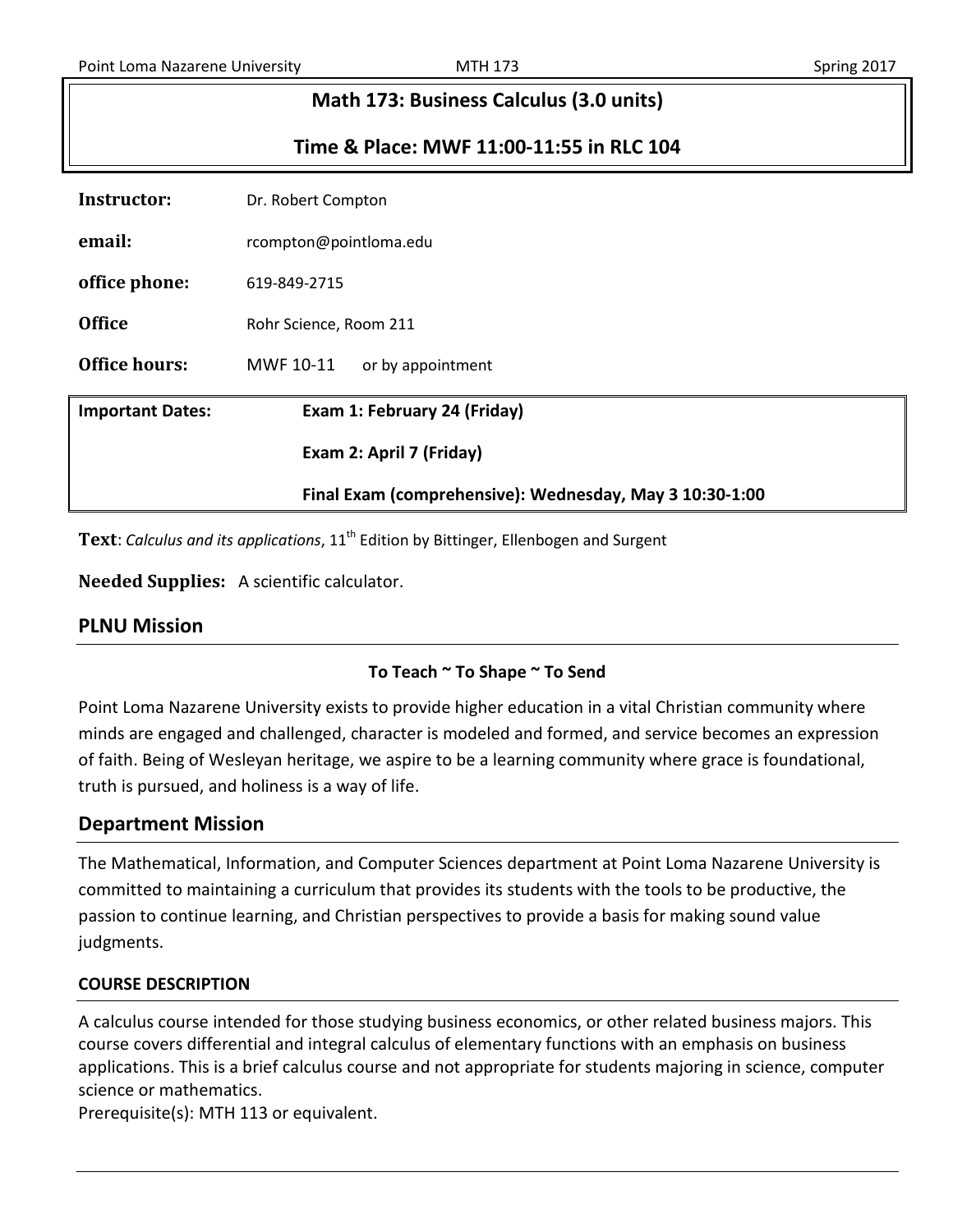### **LEARNING OUTCOMES**

*GE Learning Outcome:* 

- Students will be able to solve problems that are quantitative in nature:
- Students will be able to formulate a mathematical model from a verbal description of a problem.
- Students will be able it solve non-routine problems using logic and quantitative techniques.
- Students will be able to construct solutions to problems using computational techniques

### *Course Learning Outcomes:*

- Students will be able to find the derivatives of elementary functions.
- Students will be able to find the anti-derivatives (integral) of elementary functions.
- Students will be able to apply differentiation and integration to solve business problems.

### **ASSESSMENT AND GRADING**

Grades for the course will be based on:

| Exams (2 at 250 points each) | 500 points   |
|------------------------------|--------------|
| Homework                     | 250 points   |
| Final exam (comprehensive)   | 250 points   |
| Total:                       | 1,000 points |

**Grading Scale:** Approximate minimal percentages required to obtain a given grade are:

|             | [87.5,90]    | [77.5, 80]   | [67.5, 70]   | [0,60] |
|-------------|--------------|--------------|--------------|--------|
| [92.5, 100] | [82.5, 87.5] | [72.5, 77.5] | [62.5, 67.5] |        |
| [90, 92.5]  | [80, 82.5]   | [70, 72.5]   | [60, 62.5]   |        |

Grades in percentages

A percentage score lower than 60.0% will result in a course grade of F. Failure to pass at least one of the two exams or the final exam will result in a course grade of F regardless of all other grade components.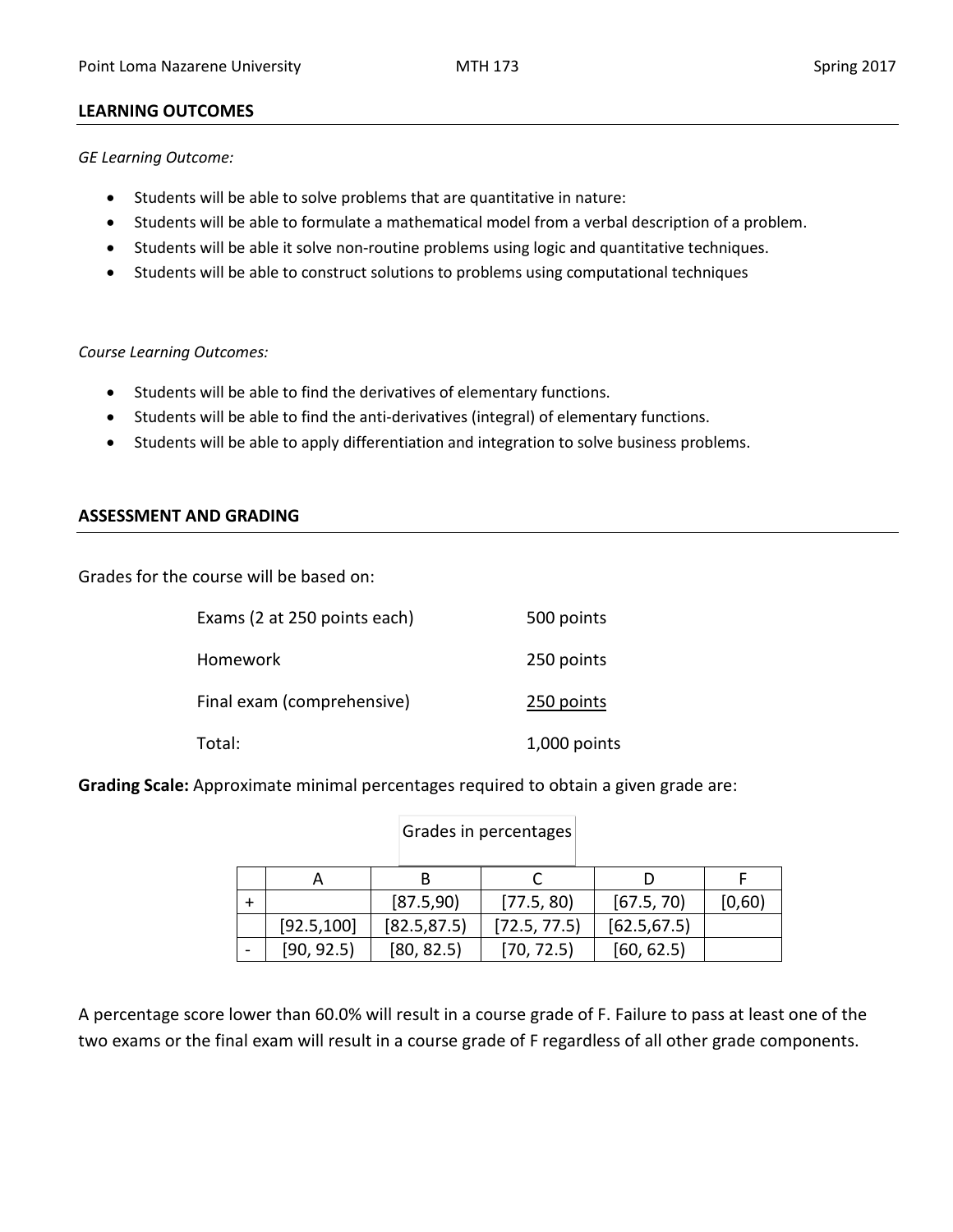### Point Loma Nazarene University **MTH 173** NOST 100 Spring 2017

**Homework (25%):** Homework will be assigned every class meeting. All homework assigned in a week will be due **at the start of class** the next Wednesday. No late homework will be accepted except by prior arrangement (with me) or with a documented emergency. The object of the homework is to learn how to do the problems so there should be calculations on your homework using the terminology and methods of the class and not just an answer. Homework will be scored on a combination of completeness (with work shown) and correctness. A random selection (the same for all people) of the problems will be graded on any homework assignment. The two lowest homework scores will be dropped.

**Exams (25% each):** There are two in-class exams. If you do not take an exam you will receive a zero for it. Late exams may be taken only by prior arrangement with me or a well-documented emergency beyond your control. The examination schedule is included in the daily schedule. I do not intend to accept excuses such as poor communication with parents, benefactors, sport team sponsors and/or travel agents.

**Final Exam (25%)**: The final is **comprehensive and is given on Wednesday, May 3 10:30 to 1:00**. The final exam date and time is set by the university at the beginning of the semester and may not be changed by the instructor.

**Class Enrollment:** It is the student's responsibility to maintain his/her class schedule. Should the need arise to drop this course (personal emergencies, poor performance, etc.), the student has the responsibility to follow through (provided the drop date meets the stated calendar deadline established by the university), not the instructor. Simply ceasing to attend this course or failing to follow through to arrange for a change of registration (drop/add) may easily result in a grade of F on the official transcript.

**Side Note:** Turn off any cell phone, pager or things that make noise while you are in class. Also, do not text or work on other classes while in class -to do so is disrespectful to your classmates and me. You may be asked to leave the class for such behavior, resulting in an absence.

# **General Advice:**

You learn mathematics by doing it yourself. You should expect to spend approximately two hours outside of class for every one hour in class working on homework and going over concepts. When doing homework, please note it is normal to not be able to do every problem correct on the first attempt. Do not be discouraged, instead seek help.

For information about the class, homework assignments, handouts or grades, please log onto canvas.pointloma.edu. There you will find all of this class information. Please let me know if you can't access the class information or have any questions.

Sources of Help:

- 1. Me. If you have questions, ask me. See my office hours or email [rcompton@pointloma.edu](mailto:rcompton@pointloma.edu)
- 2. Other classmates. Form study groups! Work together!
- 3. The MLC (in Rohr science room 230)- schedule posted outside the room.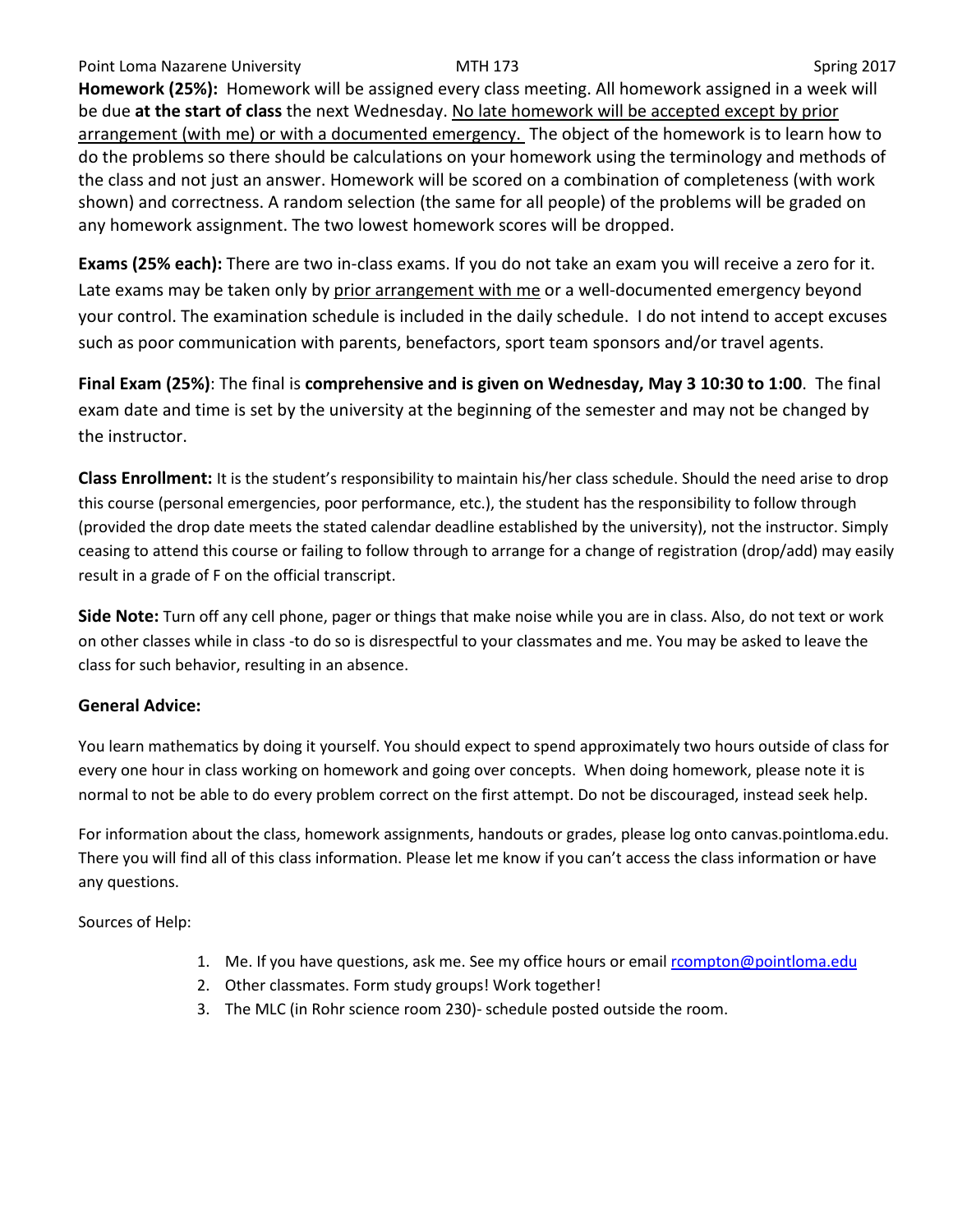# **University Policies:**

#### **FINAL EXAMINATION POLICY**

The final exam date and time is set by the university at the beginning of the semester and may not be changed by the instructor. This schedule can be found on the university website and in the course calendar. No requests for early examinations will be approved. Only in the case that a student is required to take three exams during the same day of finals week, is an instructor authorized to consider changing the exam date and time for that particular student.

### **PLNU COPYRIGHT POLICY**

Point Loma Nazarene University, as a non-profit educational institution, is entitled by law to use materials protected by the US Copyright Act for classroom education. Any use of those materials outside the class may violate the law.

# **Credit Hour**

In the interest of providing sufficient time to accomplish the stated course learning outcomes, this class meets the PLNU credit hour policy for a 4-unit class delivered over 15 weeks. Specific details about how the class meets the credit hour requirements can be provided upon request.

### **PLNU ACADEMIC HONESTY POLICY**

Students should demonstrate academic honesty by doing original work and by giving appropriate credit to the ideas of others. Academic dishonesty is the act of presenting information, ideas, and/or concepts as one's own when in reality they are the results of another person's creativity and effort. A faculty member who believes a situation involving academic dishonesty has been detected may assign a failing grade for that assignment or examination, or, depending on the seriousness of the offense, for the course. Faculty should follow and students may appeal using the procedure in the university Catalog. See [http://catalog.pointloma.edu/content.pho?catoid=24&navoid=1581#Academic\\_Accommodations](http://catalog.pointloma.edu/content.pho?catoid=24&navoid=1581#Academic_Accommodations) for

# **PLNU ACADEMIC ACCOMMODATIONS POLICY**

definitions of kinds of academic dishonesty and for further policy information.

If you have a diagnosed disability, please contact PLNU's Disability Resource Center (DRC) within the first two weeks of class to demonstrate need and to register for accommodation by phone at 619-849-2486 or by e-mail at **DRC@pointloma.edu. See [Disability Resource Center](http://www.pointloma.edu/experience/offices/administrative-offices/academic-advising-office/disability-resource-center) for additional information. For more** details see the PLNU

catalog[: http://catalog.pointloma/edu/content.php?catoid=24&navoid=1581#Academic\\_Honesty](http://catalog.pointloma/edu/content.php?catoid=24&navoid=1581#Academic_Honesty) for definitions of kinds of academic dishonesty and for further policy information.

# **PLNU ATTENDANCE AND PARTICIPATION POLICY**

Attendance is expected at each class session. In the event of an absence you are responsible for the material covered in class and the assignments given that day.